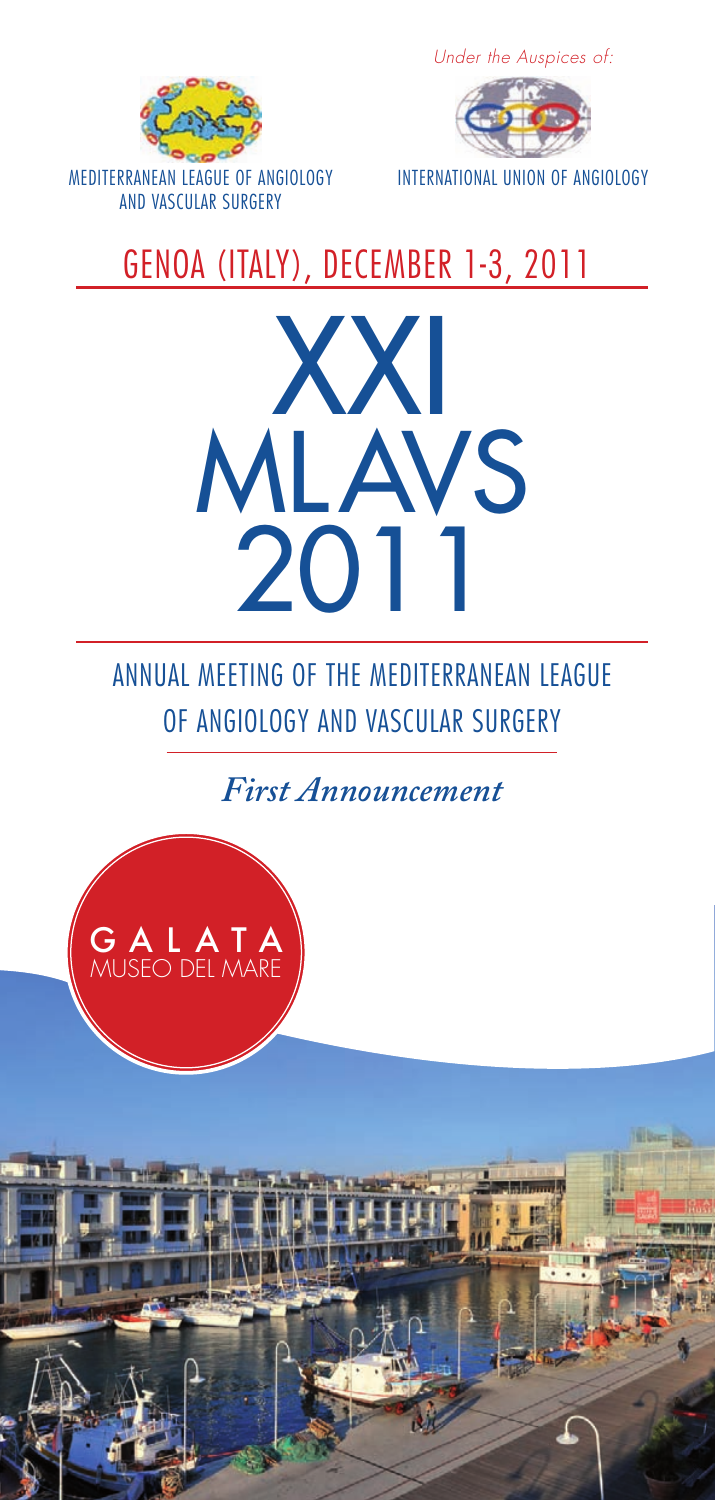#### PRESIDENT OF MLAVS NICOS ANGELIDES (Cyprus)

#### PRESIDENT OF THE CONGRESS CORRADINO CAMPISI (Italy)

#### CO-PRESIDENTS

CLAUDIO BRUNELLI and DOMENICO PALOMBO (Italy)

Under the Auspices of:

• Italian Society of Lymphangiology • • Latin-Mediterranean Chapter of International Society of Lymphology •

#### MAIN TOPICS

• VASCULAR & ENDOVASCULAR SURGERY • • CARDIO-VASCULAR MEDICINE •

• IYMPHOLOGY •

#### SCIENTIFIC SECRETERIAT



UNIVERSITY HOSPITAL SAN MARTINO Genoa, Italy Department of Surgery Operative Unit of Lymphatic Surgery E-mail: campisi@unige.it campisicorradino@tin.it Fax: +39 010 8461057

### CONGRESS ORGANIZATION





ORGANIZING SECRATARIAT AIM GROUP INTERNATIONAL - Rome Office Via Flaminia, 1068 00189 Rome (Italy) Tel.: +39 06 330531 - Fax: +39 06 33053229 E-mail: mlavs2011@aimgroup.eu

LOCAL ORGANIZER ROSA D'EVENTI Via San Pietro delle Foce 2/1 16129 Genoa (Italy)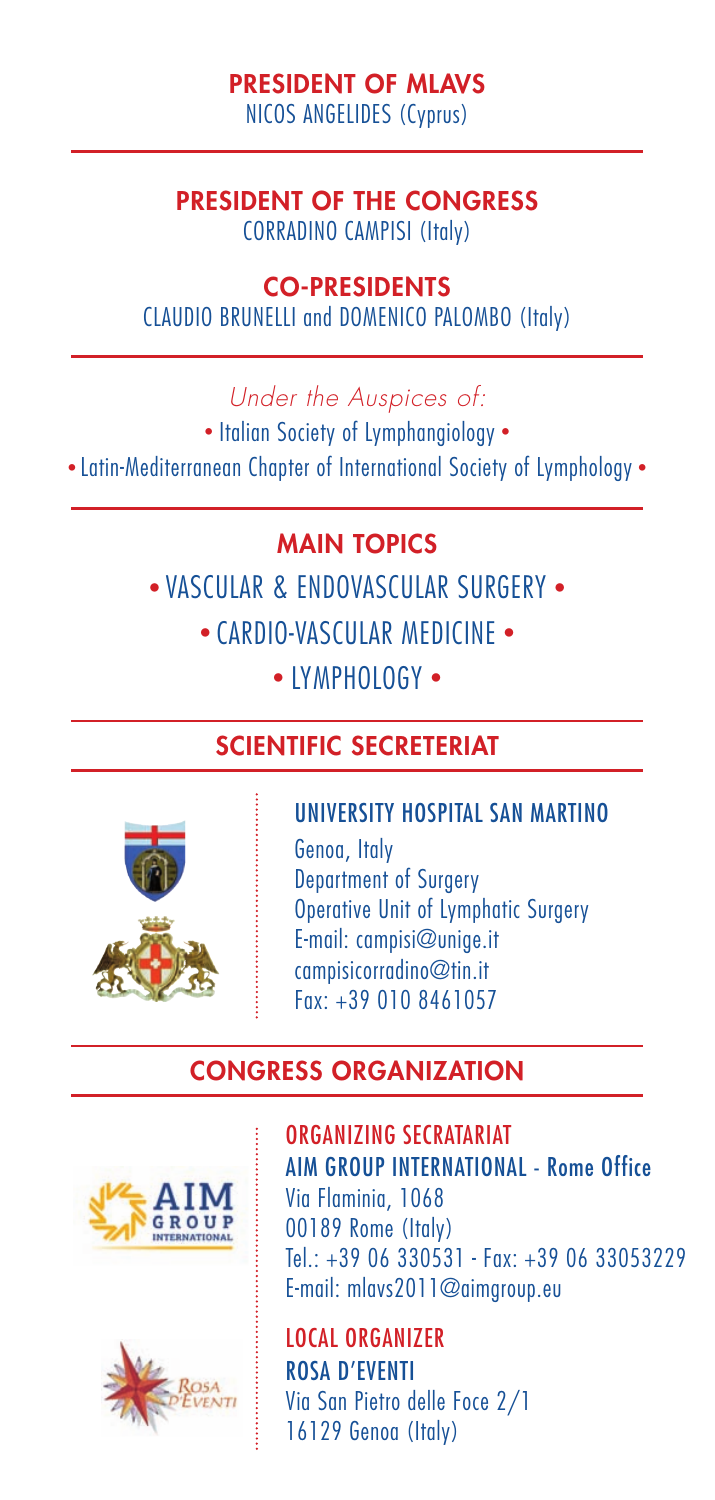

**ANNUAL MEETING OF THE MEDITERRANEAN LEAGUE OF ANGIOLOGY AND VASCULAR SURGERY** 

# **XXI MLAVS 2011**

## **Genoa (Italy), December 1-3, 2011**

## WELCOME ADDRESS

"Dear Friends,

It is with great pleasure that I welcome you to the XXI Mediterranean Congress of Angiology and Vascular Surgery which will be held in Genoa 1-3 December 2011 under the Presidency of Prof. C. Campisi. I am sure this Congress will be a successful one and will give the opportunity for scientific dialogue and communication at its highest level.

The Mediterranean League of Angiology and Vascular Surgery has a multidisciplinary character, and provides a unique forum for discussion of all critical issues concerning the management and care of all vascular patients. Furthermore, MLAVS has the mission to foster progress and mutual understanding between all professional groups dealing with vascular diseases in the Mediterranean region, and to promote research.

The special field of interest of the President of the XXI MLAVS Congress will ensure more specific and extensive focusing on Lymphatic Disorders.

It is beyond any doubt that the economic crisis has also affected the organisation of Medical Congresses. However, I am sure that the efforts of the Organising Committee as well as the beautiful environment of the city of Genoa will attract a vast audience and ensure an active participation.

On behalf of the Executive Board of the Mediterranean League of Angiology and Vascular Surgery I wish you a very productive and pleasant Meeting.

Let's meet in Genoa!"

N. Angelides MD, PhD, FRCS President of the Mediterranean League of Angiology and Vascular Surgery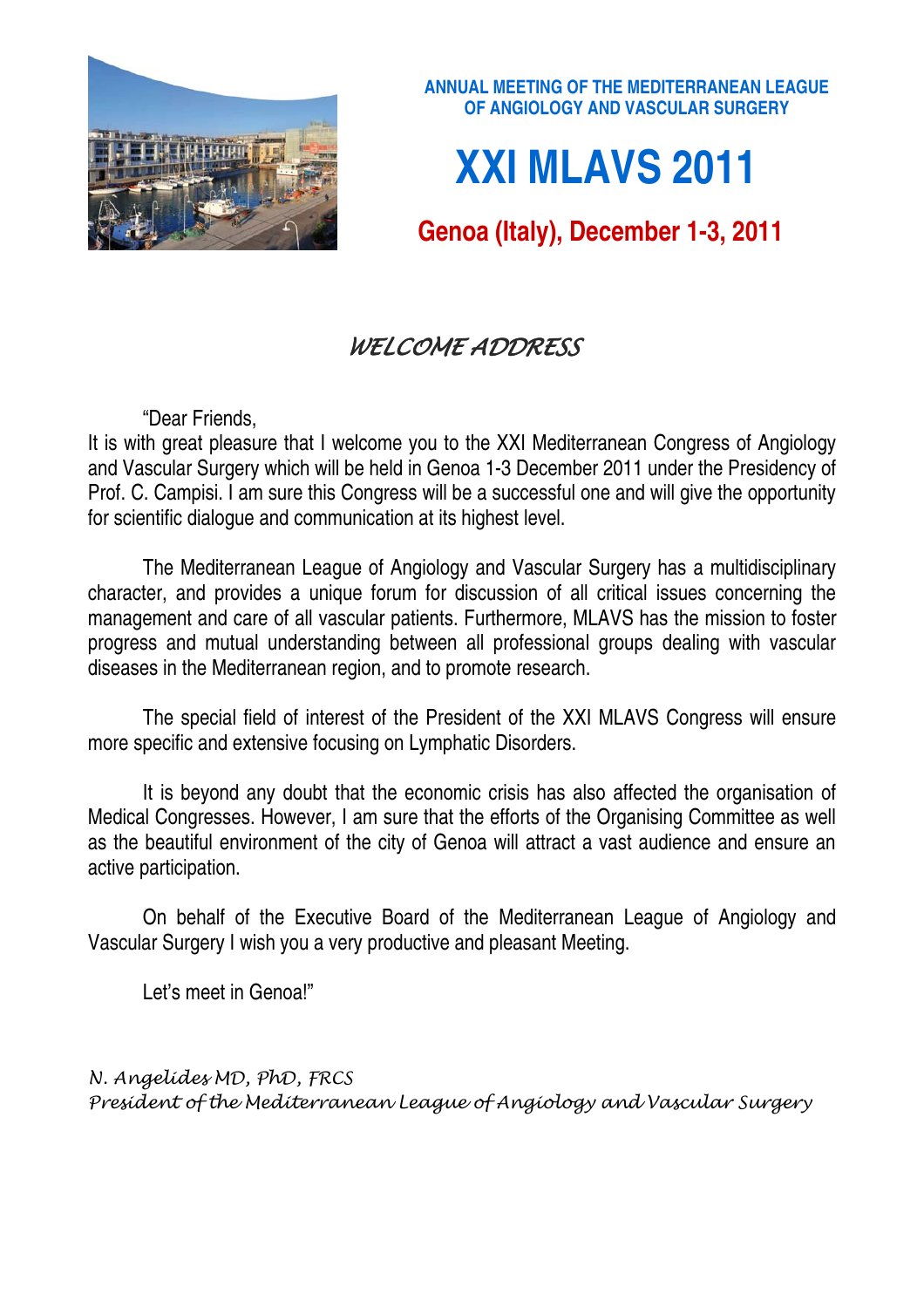

## **XXI MLAVS 2011**

**Genoa (Italy), December 1-3, 2011** 

## WELCOME ADDRESS

"Together with the President of the Mediterranean League of Angiology and Vascular Surgery (MLAVS), Prof. Nicos Angelides, and all Members of MLAVS Executive Committee, it is a great pleasure and honour for me to announce to all of you the XXI MLAVS Congress, that will be held in Genoa - Italy from 1st to 3rd December 2011 at Galata Museo del Mare.

 Main topics of the Congress will be: Vascular and Endovascular Surgery, Cardio-Vascular Medicine and Lymphology,

 My University Colleagues Prof. Claudio Brunelli and Domenico Palombo will join me as Co-Presidents, according to their specific Competences on Cardiovascular Medicine and Vascular-Endovascular Surgery.

 Of course the Scientific Program of the Congress, as far as my special field of interest is concerned, will focus on Lymphatic Disorders in Angiology and Vascular Surgery.

 Every proposal regarding these previously mentioned three main topics will be welcome.

 All of you will be entertained by a pleasant and wide variety of social events, from the historical and monumental background of the City to the beautiful sightseeing of the "Riviera Ligure".

I look forward to meeting and welcoming you all to Italy.

Warmest regards and Happy New Year!"

Prof. Corradino Campisi, MD, PhD President of the Congress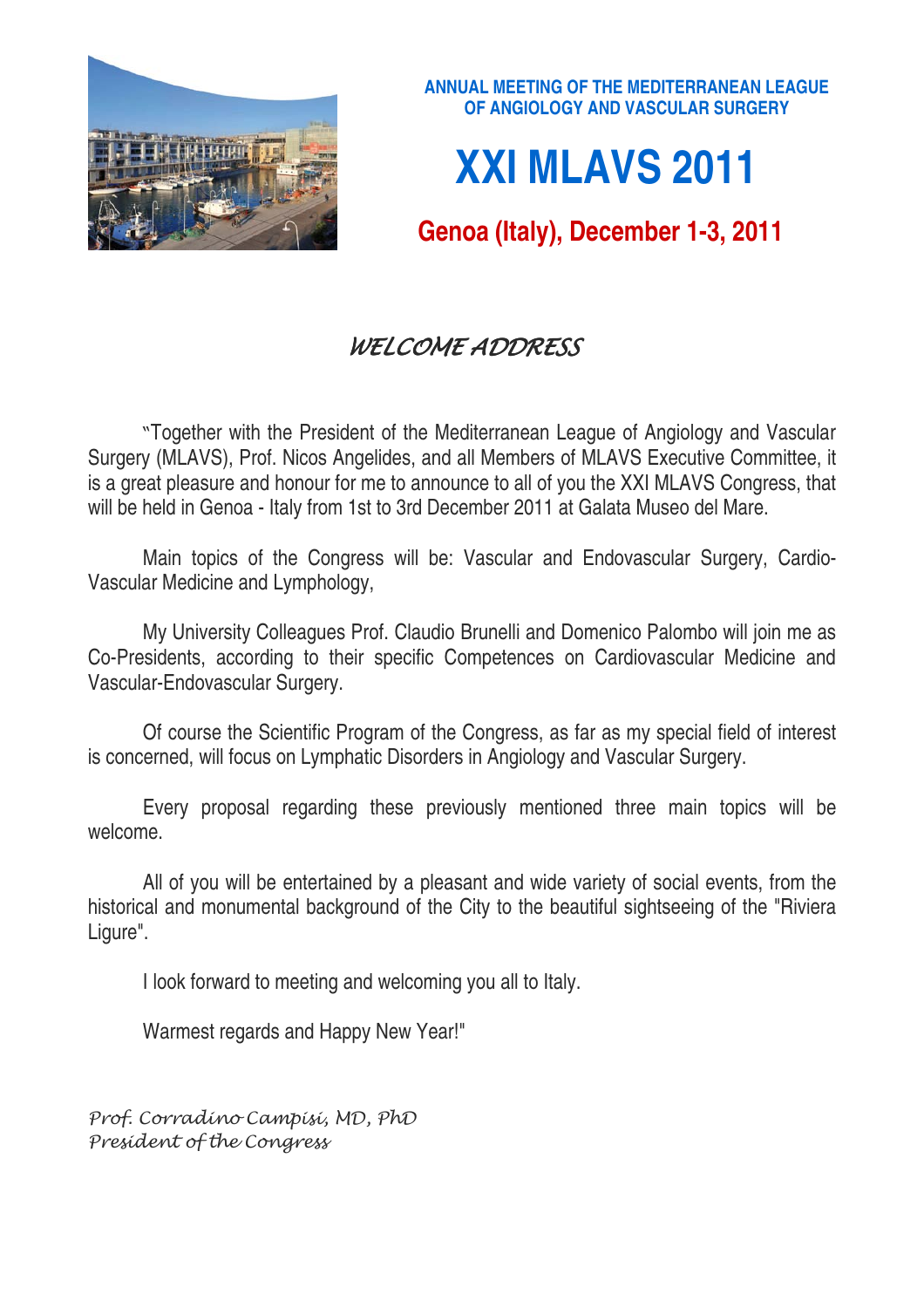

**ANNUAL MEETING OF THE MEDITERRANEAN LEAGUE OF ANGIOLOGY AND VASCULAR SURGERY** 

# **XXI MLAVS 2011**

**Genoa (Italy), December 1-3, 2011** 

## **MLAVS EXECUTIVE BOARD**

*Honorary President and Founder*  (Greece)

*President*  Angelides N. S. (Cyprus)

*Vice-Presidents*  Castellani L. (France) Deriu G. (Italy)

*Secretary General*  Poredos P. (Slovenia)

*Associate Secretary General*  Liapis Ch. (Greece)

*Treasurer*  Tripolitis A. (Greece)

*Associate Treasurer*  Antiniani L. (Italy)